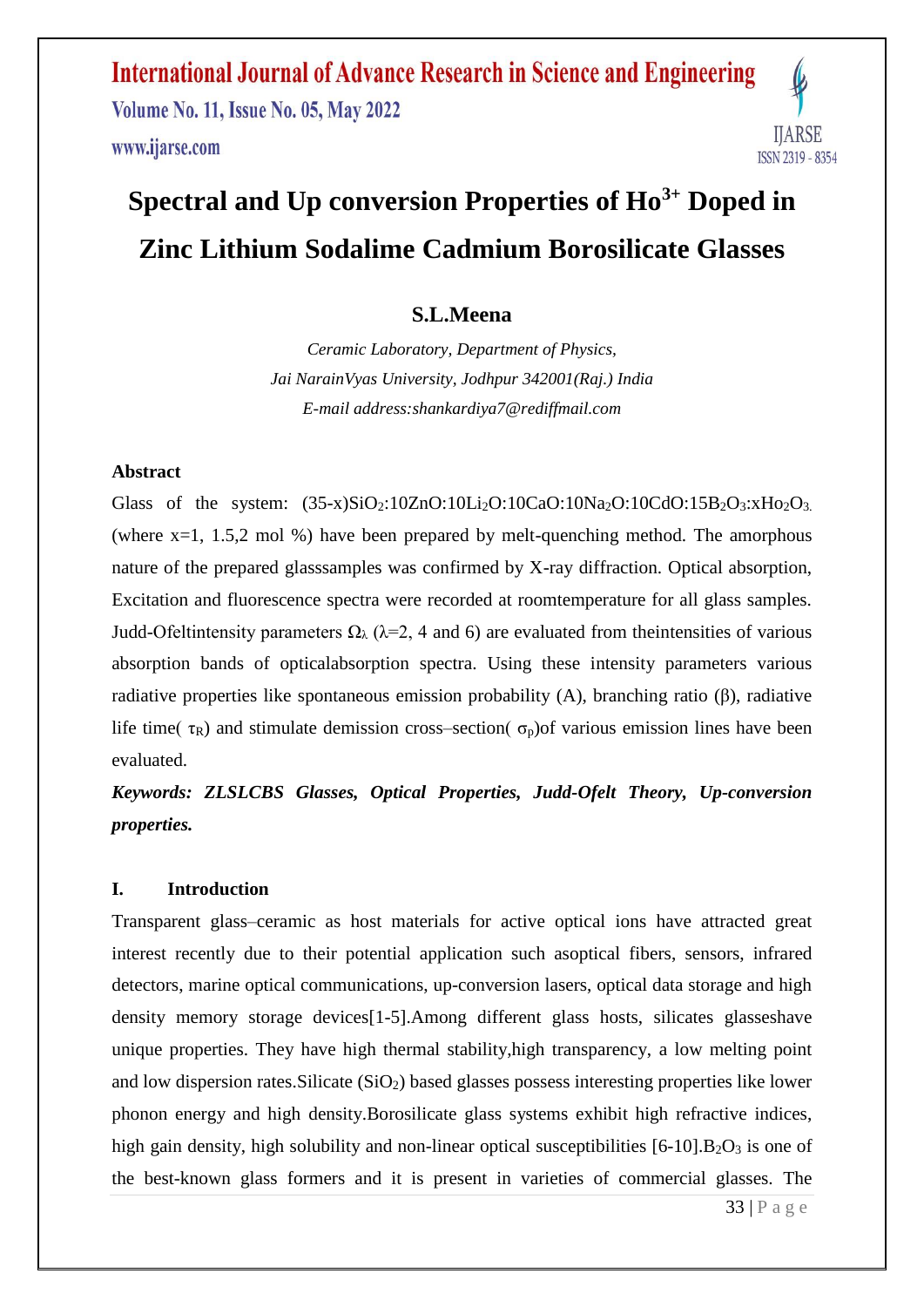### **International Journal of Advance Research in Science and Engineering Volume No. 11, Issue No. 05, May 2022**



**IJARSE ISSN 2319 - 8354** 

spectroscopic properties of rare-earth ions doped glass systems like borates,phosphates and silicateshave earlier been reported in the literature [11-15].

The present work reports on the preparation and characterization of rare earth doped heavy metal oxide (HMO) glass systems for lasing materials.I have studied on the absorption and emission properties of  $Ho^{3+}$ doped zinc lithium sodalimecadmium borosilicate glasses. The intensities of the transitions for the rare earth ions have been estimated successfully using the Judd-Ofelt theory, The laser parameters such as radiative probabilities(A),branching ratio (β), radiative life time( $\tau_R$ ) and stimulated emission cross section( $\sigma_p$ ) are evaluated using J.O. intensity parameters( $\Omega_{\lambda}$ ,  $\lambda$ =2,4 and 6).

#### **II.Experimental Techniques**

#### **Preparation of glasses**

The following  $Ho^{3+}$ doped borosilicateglass samples  $(35-x)SiO_2:10ZnO:10Li_2O:10CaO:$ :10Na<sub>2</sub>O:10CdO:15B<sub>2</sub>O<sub>3</sub>:xH<sub>O2</sub>O<sub>3</sub>. (where x=1,1.5 and 2 mol%) have been prepared by meltquenching method. Analytical reagent grade chemical used in the present study consist of  $SiO<sub>2</sub>, ZnO, Li<sub>2</sub>O, CaO, Na<sub>2</sub>O, CdO, B<sub>2</sub>O<sub>3</sub> and Ho<sub>2</sub>O<sub>3</sub>.$  They were thoroughly mixed by using an agate pestle mortar, then melted at  $1155^{\circ}$ C by an electrical muffle furnace for 2h., After complete melting, the melts were quickly poured in to a preheated stainless steel mould and annealed at temperature of  $250^0C$  for 2h to remove thermal strains and stresses. Every time fine powder of cerium oxide was used for polishing the samples. The glass samples so prepared were of good optical quality and were transparent. The chemical compositions of the glasses with the name of samples are summarized in **Table 1.**

#### **Table 1.**

| Chemical composition of the glasses |                                                                                                                                                                     |  |  |  |  |  |  |  |  |  |
|-------------------------------------|---------------------------------------------------------------------------------------------------------------------------------------------------------------------|--|--|--|--|--|--|--|--|--|
| Sample                              | Glass composition (mol %)                                                                                                                                           |  |  |  |  |  |  |  |  |  |
| ZLSLCBS(UD)                         | $35SiO_2:10ZnO:10Li_2O:10CaO:10Na_2O:10CdO:15B_2O_3$                                                                                                                |  |  |  |  |  |  |  |  |  |
| ZLSLCBS (HO1)                       | $34SiO2:10ZnO:10Li2O:10CaO:10Na2O:10CdO:15B2O3:1 Ho2O3$                                                                                                             |  |  |  |  |  |  |  |  |  |
|                                     | $ZLSLCBS(HO1.5)$ 33.5SiO <sub>2</sub> :10ZnO:10Li <sub>2</sub> O:10CaO:10Na <sub>2</sub> O:10CdO:15B <sub>2</sub> O <sub>3</sub> :1.5H <sub>O2</sub> O <sub>3</sub> |  |  |  |  |  |  |  |  |  |
| ZLSLCBS(HO2)                        | 33SiO <sub>2</sub> :10ZnO:10Li <sub>2</sub> O:10CaO:10Na <sub>2</sub> O:10CdO:15B <sub>2</sub> O <sub>3</sub> :2H <sub>O2</sub> O <sub>3</sub>                      |  |  |  |  |  |  |  |  |  |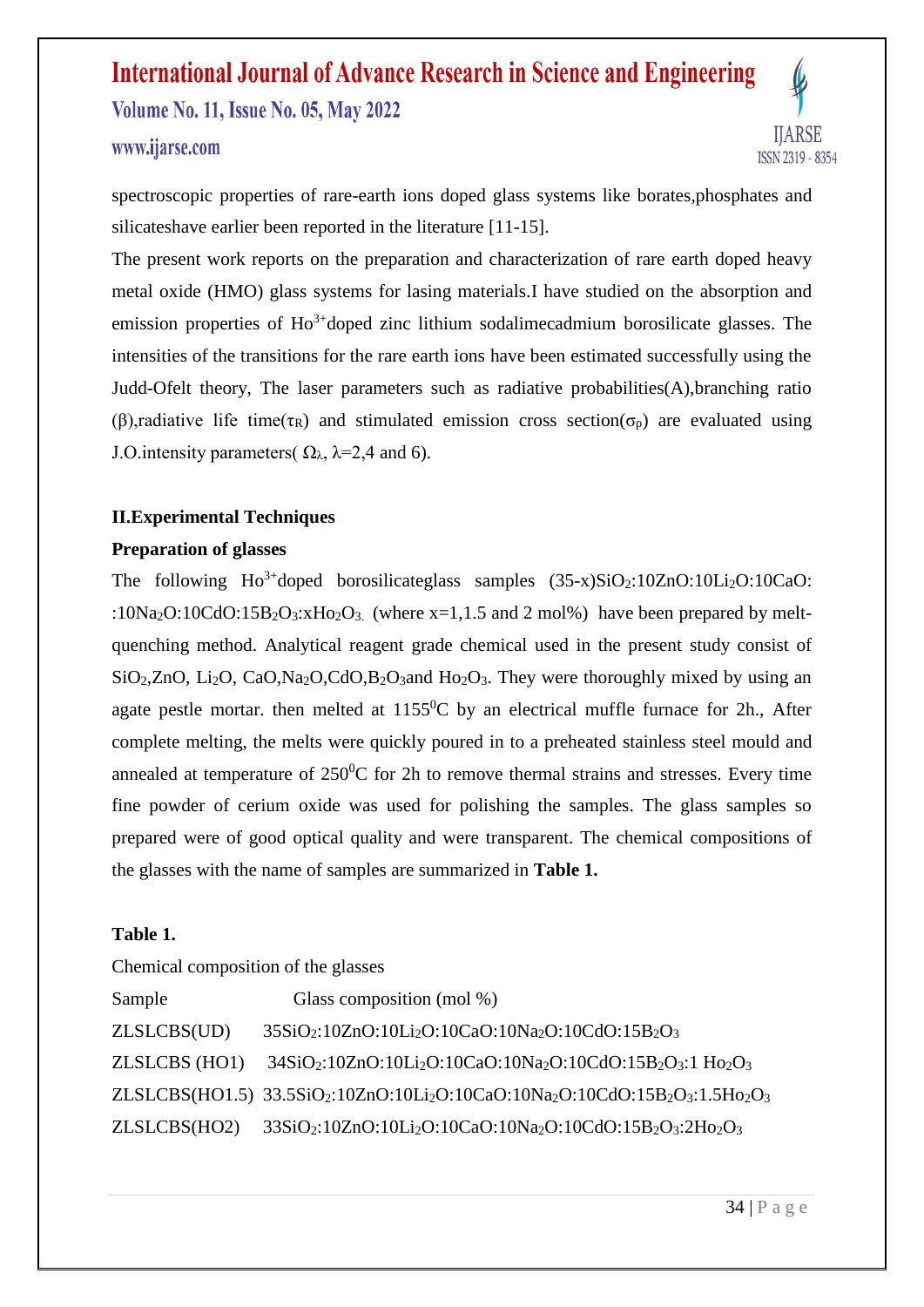**Volume No. 11, Issue No. 05, May 2022** 

#### www.ijarse.com

**HARSE ISSN 2319 - 8354** 

ZLSLCBS (UD) -Represents undopedZinc Lithium Sodalime Cadmium Borosilicate specimen.

 $ZLSLCBS(HO)$ -Represents  $Ho^{3+}$ dopedZinc Lithium Sodalime Cadmium Borosilicateglass specimens

#### **III.Theory**

#### **3.1Oscillator Strength**

The intensity of spectral lines are expressed in terms of oscillator strengths using the relation [16].

$$
f_{\text{expt.}} = 4.318 \times 10^{-9} \text{g (v) dv}
$$
 (1)

where,  $\varepsilon$  (*v*) is molar absorption coefficient at a given energy *v* (cm<sup>-1</sup>), to be evaluated from Beer–Lambert law.

Under Gaussian Approximation, using Beer–Lambert law, the observed oscillator strengths of the absorption bands have been experimentally calculated [17], using the modified relation:

$$
P_{m}=4.6\times10^{-9}\times\frac{1}{cl}\log\frac{I_{0}}{I}\times\Delta v_{1/2}(2)
$$

where c is the molar concentration of the absorbing ion per unit volume, I is the optical path length,  $logI_0/I$  is optical density and  $\Delta v_{1/2}$  is half band width.

#### **3.2. Judd-Ofelt Intensity Parameters**

According to Judd[18] and Ofelt[19] theory, independently derived expression for the oscillator strength of the induced forced electric dipole transitions between an initial J manifold  $\int 4f^N(S, L) J$  level and the terminal J' manifold  $\int 4f^N(S', L') J'$  is given by:

$$
\frac{8\Pi^{2}mc\,\nu}{3h(2J+1)}\frac{1}{n}\left[\frac{(n^{2}+2)^{2}}{9}\right] \times S(J,J')
$$
\n(3)

Where, the line strength  $S$  (J, J') is given by the equation

$$
S (J, J') = e^2 \sum \Omega_{\lambda} < 4f^N(S, L) J ||U^{(\lambda)} || 4f^N(S', L')J' > 2 (4)
$$
  
 $\lambda = 2, 4, 6$ 

In the above equation m is the mass of an electron, c is the velocity of light, *ν* is the wave number of the transition, h is Planck's constant, n is the refractive index, J and J' are the total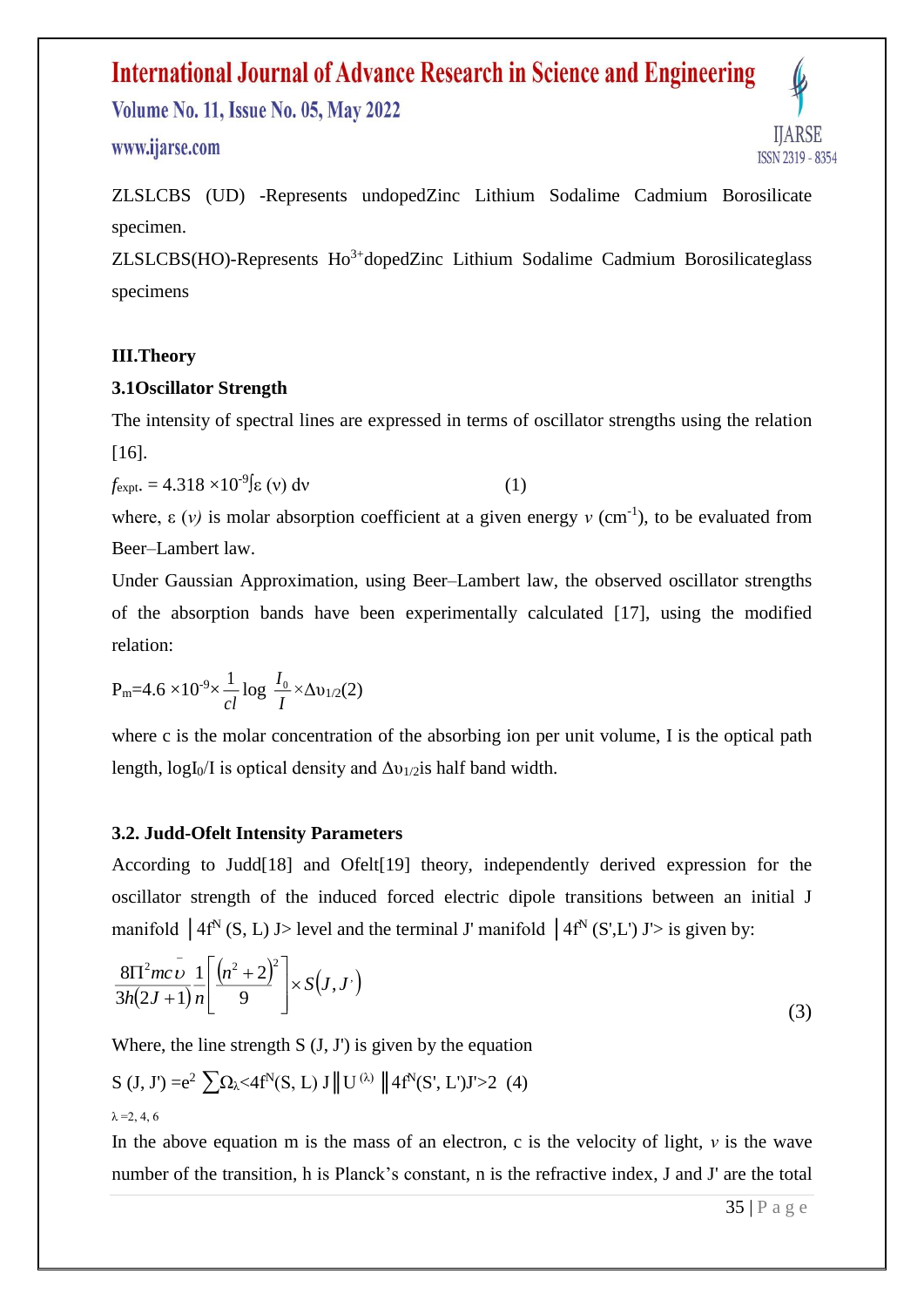**Volume No. 11, Issue No. 05, May 2022** 

#### www.ijarse.com

**HARSE ISSN 2319 - 8354** 

angular momentum of the initial and final level respectively,  $\Omega_{\lambda}$  ( $\lambda$ =2,4and 6) are known as Judd-Ofelt intensity.

#### **3.3Radiative Properties**

The  $\Omega_{\lambda}$  parameters obtained using the absorption spectral results have been used to predict radiative properties such as spontaneous emission probability (A) and radiative life time  $(\tau_R)$ , and laser parameters like fluorescence branching ratio( $\beta_R$ ) and stimulated emission cross section  $(\sigma_p)$ .

The spontaneous emission probability from initial manifold  $(4f^N)(S', L')$  J'> to a final manifold  $|4f^N(S,L) J \rangle$  is given by:

$$
A[(S', L') J'; (S, L)J] = \frac{64 \pi^2 v^8}{3h(2j+1)} \left[ \frac{n(n^2+2)^2}{9} \right] \times S(j', \bar{J})
$$
 (5)

Where, S (J', J) =  $e^2 [\Omega_2 || U^{(2)} ||^2 + \Omega_4 || U^{(4)} ||^2 + \Omega_6 || U^{(6)} ||^2]$ 

The fluorescence branching ratio for the transitions originating from a specific initial manifold  $\int 4f^N(S', L') J' >$  to a final many fold  $\int 4f^N(S, L) J >$  is given by

$$
\beta [(S', L') J'; (S, L) J] = \sum_{A[(S' L')]'} \frac{A[(S' L)]}{A[(S' L')J'(S L)]}
$$
(6)

S L J

where, the sum is over all terminal manifolds.

The radiative life time is given by

 $\tau_{rad} = \sum A[(S', L') J'; (S, L)] = A_{Total}^{-1}(7)$ 

S L J

where, the sum is over all possible terminal manifolds.The stimulated emission cross -section for a transition from an initial manifold  $\int 4f^N(S, L') J' >$  to a final manifold  $\left| 4f^N(S,L)J \right|$  is expressed as

$$
\sigma_p(\lambda_p) = \left[\frac{\lambda_p^4}{8\pi c n^2 \Delta \lambda_{eff}}\right] \times A[(S', L')J'; (\bar{S}, \bar{L})\bar{J}]
$$
\n(8)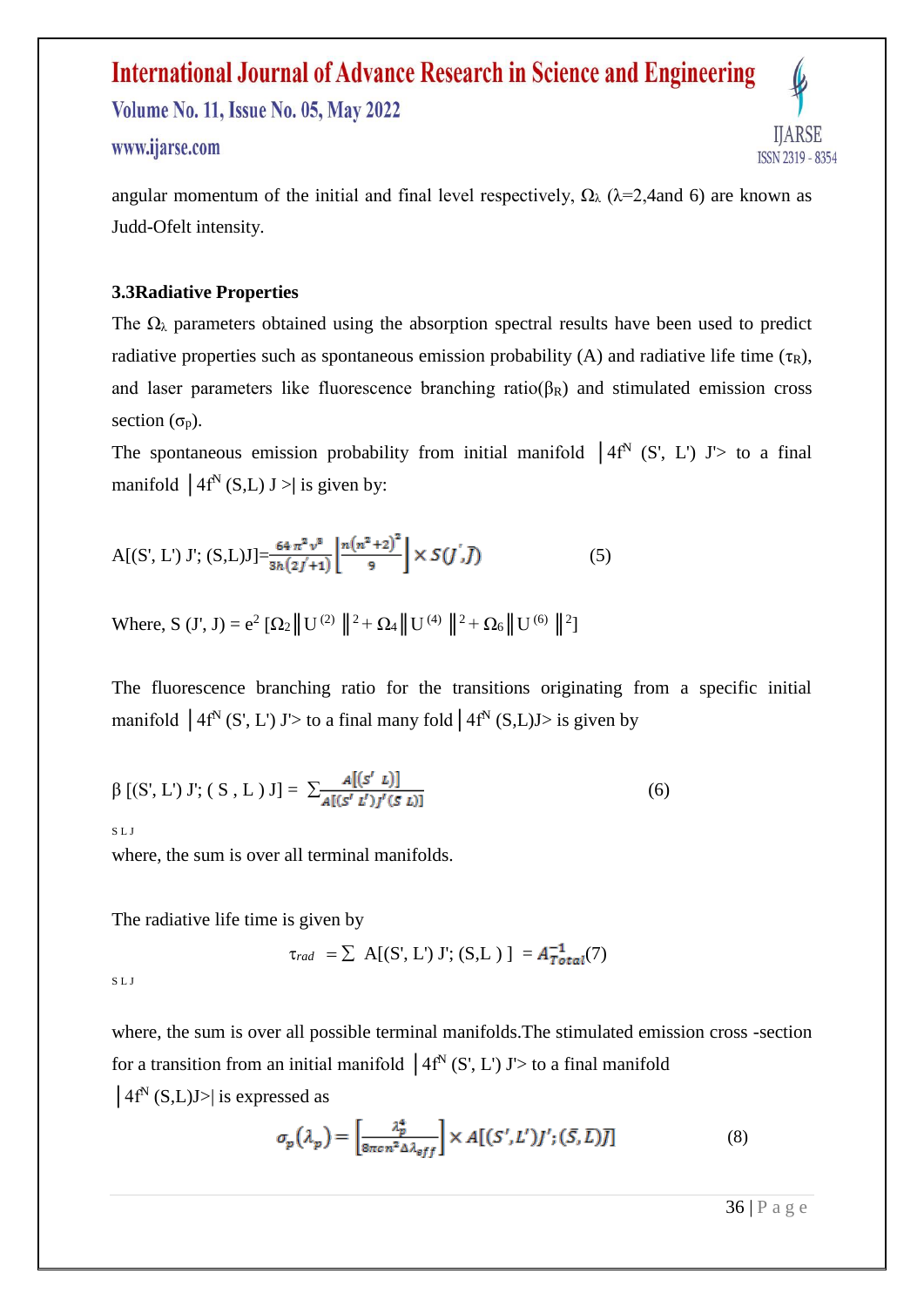**Volume No. 11, Issue No. 05, May 2022** 

#### www.ijarse.com

**IJARSE** ISSN 2319 - 8354

where,  $\lambda_n$  the peak fluorescence wavelength of the emission band and  $\Delta \lambda_{\text{eff}}$  is the effective fluorescence line width.

#### **3.4 Nephelauxetic Ratio (β') and Bonding Parameter (b1/2)**

The nature of the R-O bond is known by the Nephelauxetic Ratio  $(\beta')$  and Bonding Parameters  $(b^{1/2})$ , which are computed by using following formulae [20, 21]. The Nephelauxetic Ratio is given by

$$
\beta' = \frac{v_g}{v_a}(9)
$$

where,  $v_a$  and  $v_g$  refer to the energies of the corresponding transition in the glass and free ion, respectively. The value of bonding parameter  $(b^{1/2})$  is given by

$$
b^{1/2} = \left[\frac{1-\beta'}{2}\right]^{1/2} \tag{10}
$$

#### **IV. Result and Discussion**

#### **4.1XRD Measurement**

Figure 1 presents the XRD pattern of the sample contain  $-SiO<sub>2</sub>$  which is show no sharp Bragg's peak, but only a broad diffuse hump around low angle region. This is the clear indication of amorphous nature within the resolution limit of XRD instrument.

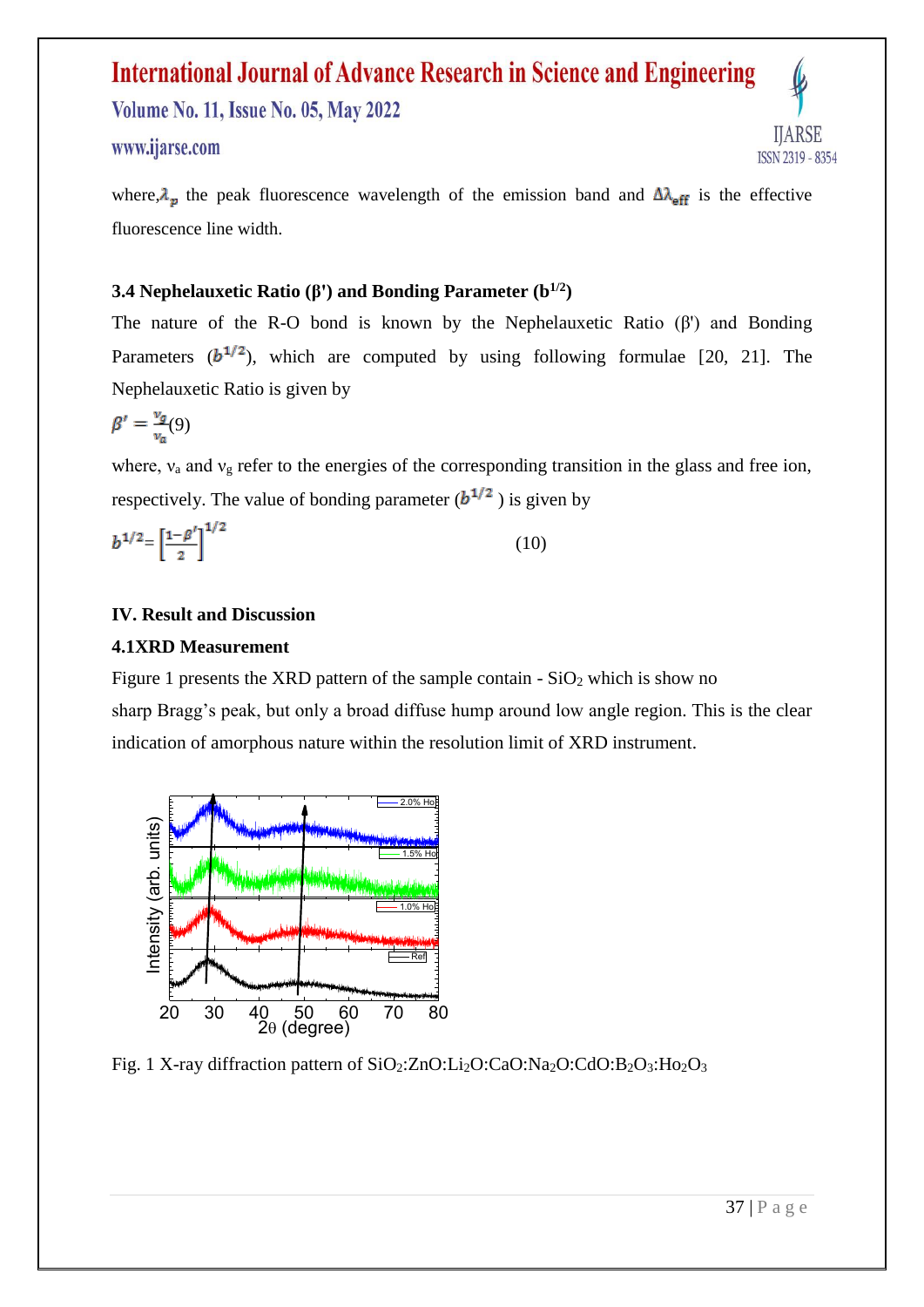### **International Journal of Advance Research in Science and Engineering Volume No. 11, Issue No. 05, May 2022**

#### www.ijarse.com

#### **4.2Up-conversion Mechanism**

The up-conversion mechanism is given in Fig. (2). Two kinds of absorption took place in this mechanism; first one was ground state absorption (GSA) and then excited state absorption (ESA) occurred to populate upper levels and then emissions took place.



Fig. (2). Energy level diagram of  $Ho^{3+}$  ion and up conversion mechanism of  $Ho^{3+}$ doped ZLSLCBS glasses.

#### **4.3 Absorption Spectrum**

The absorption spectra of  $Ho^{3+}$ doped ZLSLCBS HO (01) glass specimen have been presented in Figure 3 in terms of optical density versus wavelength.Twelve absorption bands have been observed from the ground state  ${}^{5}I_{8}$ to excited states  ${}^{5}I_{5}$ ,  ${}^{5}I_{4}$ ,  ${}^{5}F_{5}$ ,  ${}^{5}F_{4}$ ,  ${}^{5}F_{3}$ ,  ${}^{3}K_{8}$ ,  ${}^{5}G_{6}$ ,  $({}^{5}G,{}^{3}G)_{5}$ ,  ${}^5\text{G}_4$ ,  ${}^5\text{G}_2$ ,  ${}^5\text{G}_3$ , and  ${}^3\text{F}_4$  for Ho<sup>3+</sup> doped ZLSLCBS HO(01)glass.



Fig. (3) Absorption spectra of ZLSLCBS HO (01) glass.

The experimental and calculated oscillator strength for  $Ho^{3+}$ ions in ZLSLCBS glasses are given in **Table 2.**

**IJARSE** 

ISSN 2319 - 8354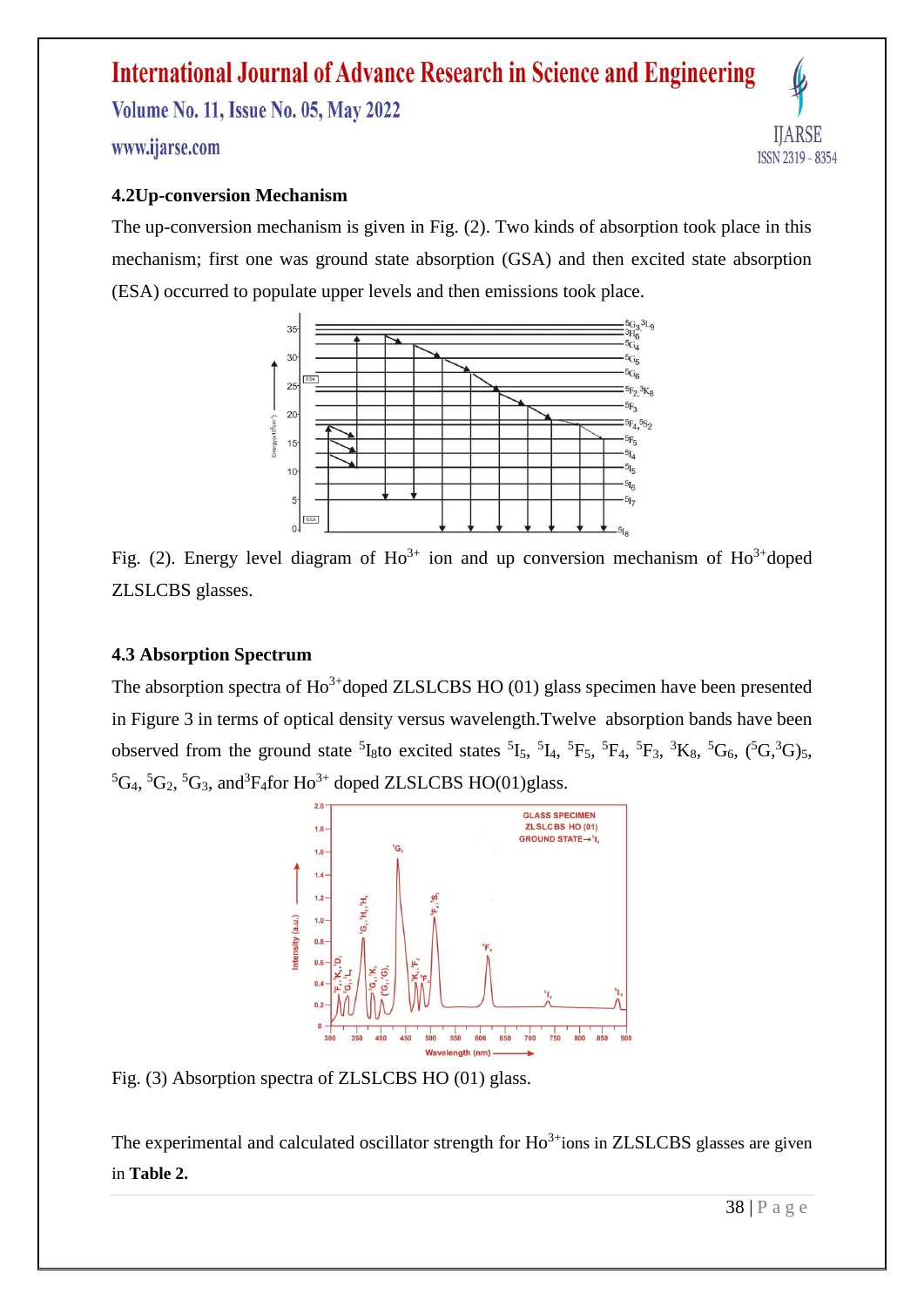**Volume No. 11, Issue No. 05, May 2022** 

www.ijarse.com



| <b>Energy level from</b> | <b>Glass</b>  |             | <b>Glass</b>   |             | <b>Glass</b>  |             |  |  |
|--------------------------|---------------|-------------|----------------|-------------|---------------|-------------|--|--|
| $5\mathbf{I}_8$          | ZLSLCBS(HO01) |             | ZLSLCBS(HO1.5) |             | ZLSLCBS(HO02) |             |  |  |
|                          | $P_{exp}$ .   | $P_{cal}$ . | $P_{exp}.$     | $P_{cal}$ . | $P_{exp}.$    | $P_{cal}$ . |  |  |
| $^{5}I_{5}$              | 0.38          | 0.24        | 0.35           | 0.24        | 0.31          | 0.24        |  |  |
| $5\overline{I_4}$        | 0.07          | 0.02        | 0.04           | 0.02        | 0.03          | 0.02        |  |  |
| ${}^{5}F_5$              | 3.62          | 2.80        | 3.58           | 2.77        | 3.49          | 2.74        |  |  |
| $5F_4$                   | 4.66          | 4.33        | 4.62           | 4.30        | 4.57          | 4.26        |  |  |
| ${}^{5}F_3$              | 1.56          | 2.40        | 1.52           | 2.39        | 1.48          | 2.37        |  |  |
| ${}^3K_8$                | 1.41          | 1.97        | 1.38           | 1.94        | 1.32          | 1.92        |  |  |
| ${}^5G_6$                | 24.81         | 24.81       | 23.46          | 23.49       | 22.87         | 22.94       |  |  |
| $(^{5}G, ^{3}G)_{5}$     | 3.84          | 1.71        | 3.78           | 1.69        | 3.67          | 1.64        |  |  |
| $5G_4$                   | 0.09          | 0.61        | 0.07           | 0.60        | 0.05          | 0.59        |  |  |
| ${}^5C_2$                | 5.65          | 5.30        | 5.61           | 5.06        | 5.57          | 4.96        |  |  |
| ${}^5G_3$                | 1.49          | 1.38        | 1.43           | 1.35        | 1.38          | 1.34        |  |  |
| ${}^{3}F_4$              | 1.37          | 4.19        | 1.34           | 4.14        | 1.27          | 4.04        |  |  |
| r.m.s. deviation         | ±1.1075       |             | ±1.1036        |             | ±1.0921       |             |  |  |

#### **Table 2:Measured and calculated oscillator strength (Pm×10+6) of Ho3+ions in ZLSLCBS glasses.**

Computed values of F<sub>2</sub>, Lande' parameter (ξ<sub>4f</sub>), Nephlauxetic ratio(β') and bonding parameter( $b^{1/2}$ ) for Ho<sup>3+</sup>ions in ZLSLCBS glass specimen are given in Table 3.

**Table 3:**  $F_2, \xi_{4f}$ ,  $\beta'$  and  $b^{1/2}$  parameters for Holmium doped glass specimen.

| Glass Specimen $F_2$ |        | $\zeta$ 4f | Q      | 1/2    |
|----------------------|--------|------------|--------|--------|
| $Ho^{3+}$            | 358.82 | 1258.16    | 0.9337 | 0.1821 |

In the Zinc Lithium Sodalime Cadmium Borosilicateglasses (ZLSLCBS) $\Omega_2$ ,  $\Omega_4$  and  $\Omega_6$  parameters decrease with the increase of x from 1 to 2 mol%. The order of magnitude of Judd-Ofelt intensity parameters is  $\Omega_2 > \Omega_6 > \Omega_4$  for all the glass specimens. The spectroscopic quality factor ( $\Omega_4/\Omega_6$ ) related with the rigidity of the glass system has been found to lie between 0.600 and 0.618 in the present glasses.

The values of Judd-Ofelt intensity parameters are given in **Table 4.**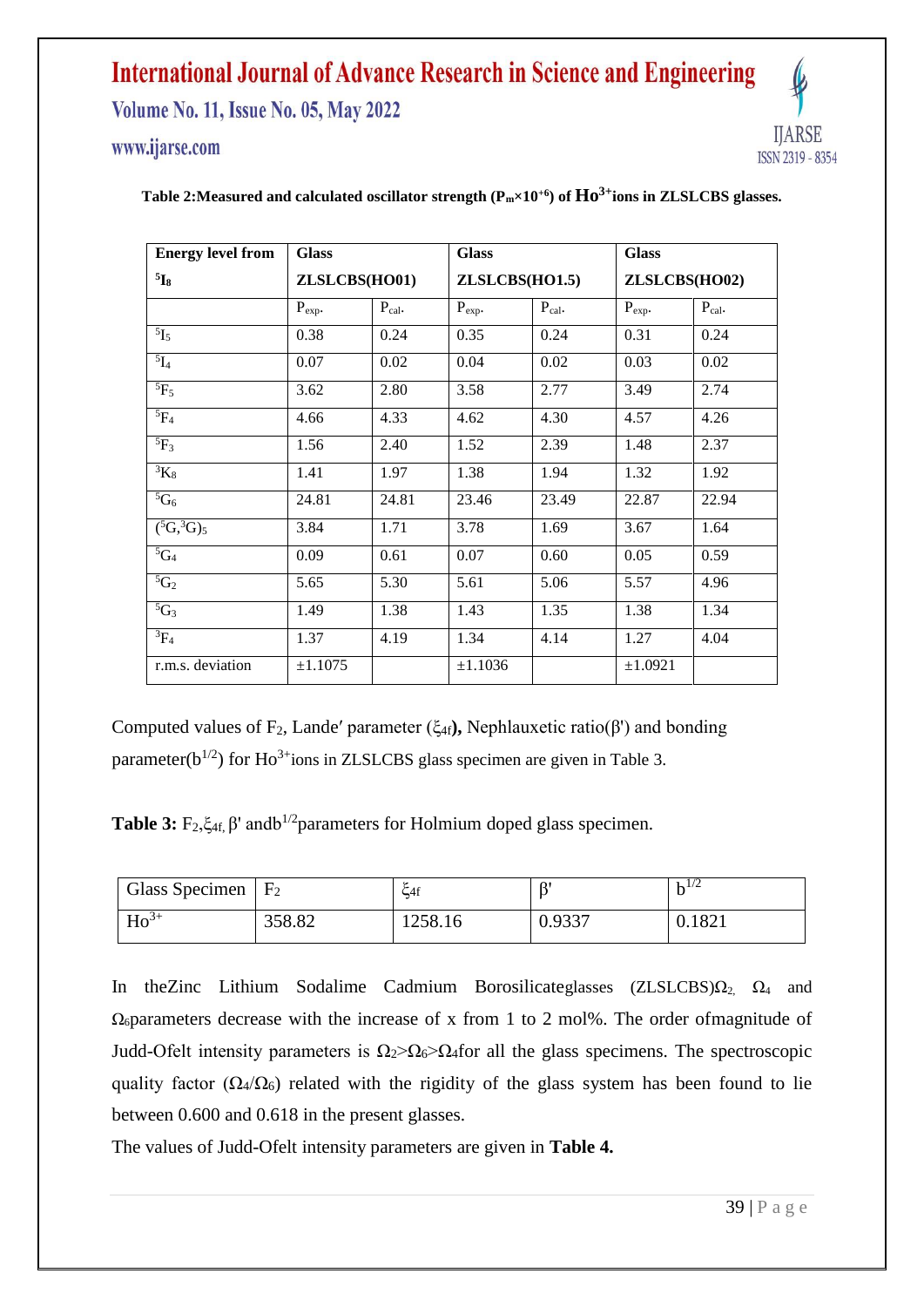**Volume No. 11, Issue No. 05, May 2022** 

#### www.ijarse.com



| <b>Glass Specimens</b> | $\Omega_2$ (pm <sup>2</sup> ) | $\Omega_4$ (pm <sup>2</sup> ) | $\Omega_6$ (pm <sup>2</sup> ) | $\Omega_4/\Omega_6$ | Ref.   |  |
|------------------------|-------------------------------|-------------------------------|-------------------------------|---------------------|--------|--|
|                        |                               |                               |                               |                     |        |  |
| ZLSLCBS (HO01)         | 6.012                         | 1.358                         | 2.197                         | 0.618               | P.W.   |  |
| ZLSLCBS(HO1.5)         | 5.631                         | 1.337                         | 2.182                         | 0.613               | P.W.   |  |
| ZLSLCBS(HO02)          | 5.497                         | 1.300                         | 2.165                         | 0.600               | P.W.   |  |
| TEOS(HO)               | 8.139                         | 4.513                         | 5.996                         | 0.762               | $[22]$ |  |
| ZLCBS(HO)              | 5.674                         | 1.205                         | 2.005                         | 0.601               | $[23]$ |  |
| ABCMF(HO)              | 5.507                         | 1.165                         | 1.963                         | 0.593               | $[24]$ |  |

#### **Table4:Judd-Ofelt intensity parameters for Ho3+ doped ZLSLCBS glass specimens.**

#### **4.4Excitation Spectrum**

The Excitation spectra of  $Ho^{3+}$ doped ZLSLCBSHO (01) glass specimen has been presented in Figure 4 in terms of Excitation Intensity versus wavelength.The excitation spectrum was recorded in the spectral region 325–525 nm fluorescence at 545nm having different excitation band centered at 349,419, 450, 473 and 486 nmare attributed to the  ${}^5G_3$ ,  ${}^5G_3$ ,  ${}^{3}G_{5}$ ,  ${}^{5}G_{6}$ ,  ${}^{3}K_{8}$  and  ${}^{5}F_{3}$  transitions, respectively. The highest absorption level is  ${}^{5}G_{6}$  and is at 450nm.So this is to be chosen for excitation wavelength.



Fig. (4) Excitation spectrum of ZLSLCBS HO(01) glass.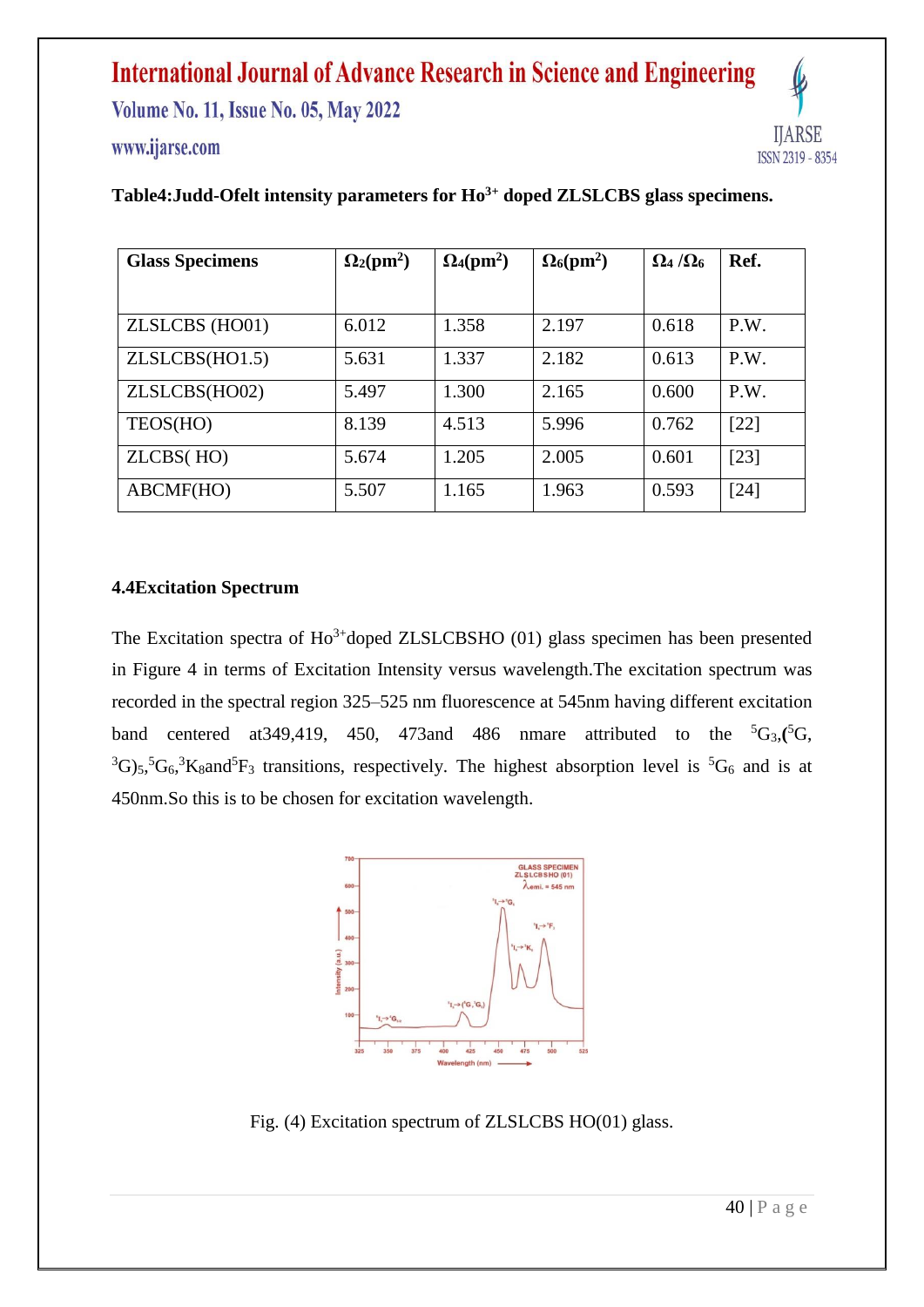### **International Journal of Advance Research in Science and Engineering Volume No. 11, Issue No. 05, May 2022**

#### www.ijarse.com

#### **4.5 Fluorescence Spectrum**

The fluorescence spectrum of  $Ho^{3+}$ doped zinc lithium sodalimecadmium borosilicateglass(ZLSLCBS HO 01) is shown in Figure 5. There are nine broad bands observed in the Fluorescence spectrum of  $Ho^{3+}$ dopedzinc lithium sodalimecadmium borosilicateglass. The wavelengths of these bands along with their assignments are given in Table 5. The peak with maximum emission intensity appears at 501nm and corresponds to the  $(^5\text{F}_4 \rightarrow ^5\text{I}_8)$  transition.



Fig. (5). Fluorescence spectrum of ZLSLCBS HO(01)glass.

**Table5:Emission peak wave lengths (λp),radiative transition probability (Arad),branching ratio (β),stimulated emission cross-section( σp) and radiative life time( τR)for various transitions in Ho3+ doped ZLSLCBS glasses.**

| Transitio                     |                        | ZLSLCBS(HO 01)         |      |                  |                 |                  | ZLSLCBS(HO 1.5) |                  |                           |                        | ZLSLCBS (HO 02) |                           |                           |  |
|-------------------------------|------------------------|------------------------|------|------------------|-----------------|------------------|-----------------|------------------|---------------------------|------------------------|-----------------|---------------------------|---------------------------|--|
| $\mathbf n$                   | $\lambda_{\text{max}}$ | $A_{rad}(s^{-})$       | β    | $\sigma_{\rm p}$ | $\tau_R(\mu s)$ | $A_{rad}(s^{-})$ | B               | $\sigma_{\rm p}$ |                           | $A_{rad}(s^{-})$       | β               | $\sigma_{p}(10^{-1})$     | $\tau_R(10^{-1})$         |  |
|                               | (nm)                   | $\mathbf{1}_{\lambda}$ |      | $(10^{-20}$      |                 |                  |                 | $(10^{-20}$      | $\tau_{\textrm{\tiny R}}$ | $\mathbf{1}_{\lambda}$ |                 | $^{20}$ cm <sup>2</sup> ) | $^{20}$ cm <sup>2</sup> ) |  |
|                               |                        |                        |      | $\text{cm}^2$ )  |                 |                  |                 | $\text{cm}^2$ )  | $(\mu s)$                 |                        |                 |                           |                           |  |
| ${}^5F_3 \rightarrow {}^5I_8$ | 43                     | 4163.4                 | 0.24 | 0.598            |                 | 4140.4           | 0.250           | 0.585            |                           | 4119.                  | 0.25            | 0.566                     |                           |  |
|                               | 5                      | 8                      | 99   |                  |                 | $\overline{2}$   |                 |                  |                           | 18                     | 06              |                           |                           |  |
| ${}^5F_4 \rightarrow {}^5I_8$ | 50                     | 6615.4                 | 0.39 | 1.239            |                 | 6575.4           | 0.397           | 1.215            |                           | 6523.                  | 0.39            | 1.188                     |                           |  |
|                               | 1                      | $\mathbf{0}$           | 71   |                  |                 | 9                |                 |                  |                           | 37                     | 69              |                           |                           |  |
| ${}^5S_2 \rightarrow {}^5I_8$ | 55                     | 1737.8                 | 0.10 | 0.432            |                 | 1729.4           | 0.104           | 0.425            |                           | 1719.                  | 0.10            | 0.415                     |                           |  |

**IJARSE** 

ISSN 2319 - 8354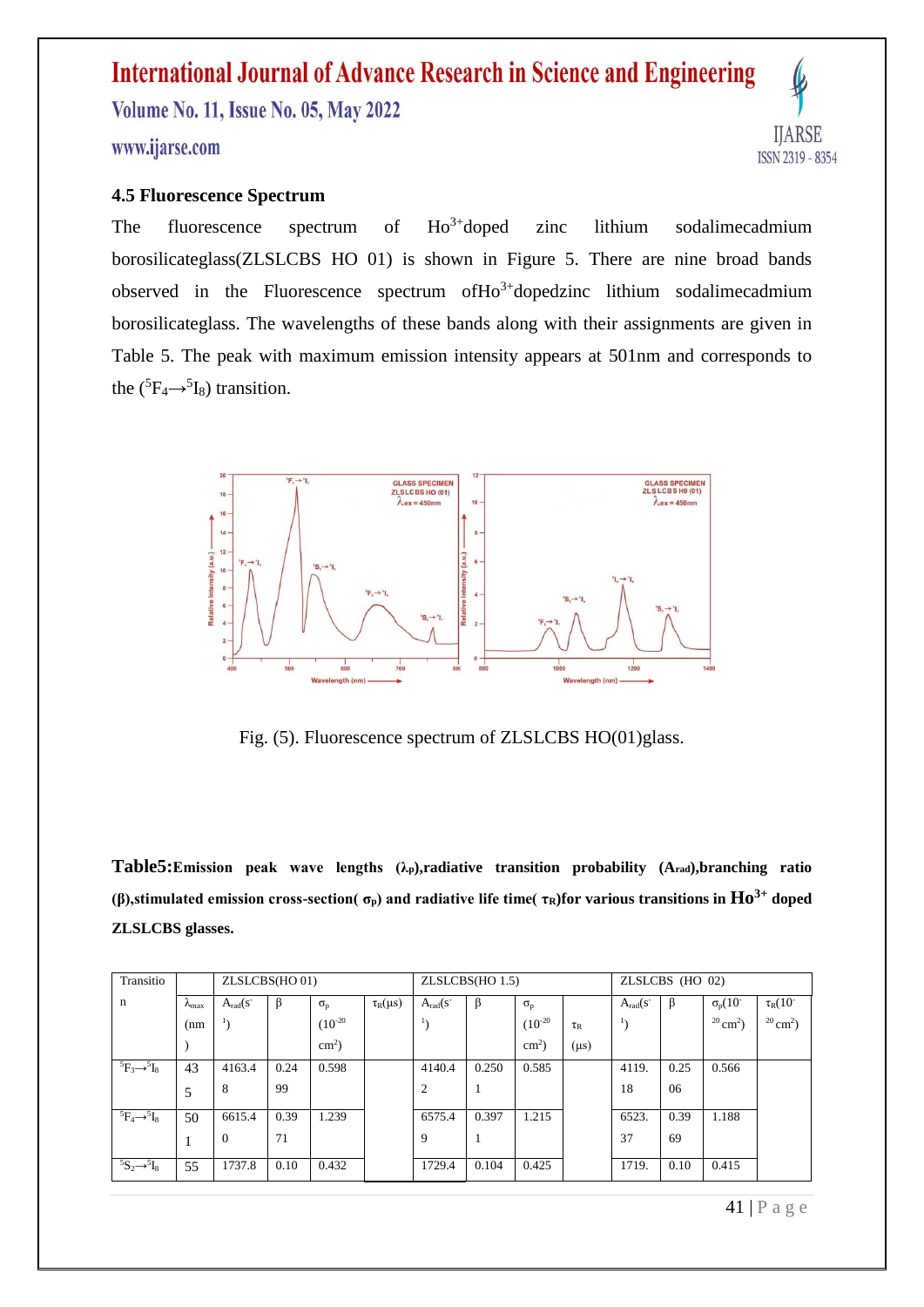**Volume No. 11, Issue No. 05, May 2022** 

#### www.ijarse.com

| <b>IJARSE</b>                       |
|-------------------------------------|
| 835.<br>IJ.<br>$\lfloor 23 \rfloor$ |

|                                       | 5              | 9              | 43   |       |       | 6              | 5              |       |       | 40    | 46   |       |        |
|---------------------------------------|----------------|----------------|------|-------|-------|----------------|----------------|-------|-------|-------|------|-------|--------|
| ${}^5F_5 \rightarrow {}^5I_8$         | 65             | 1888.5         | 0.11 | 0.738 |       | 1874.1         | 0.113          | 0.725 |       | 1851. | 0.11 | 0.706 |        |
|                                       | $\overline{c}$ | $\overline{0}$ | 34   |       |       | 8              | $\mathfrak{2}$ |       |       | 55    | 27   |       |        |
| ${}^5S_2 \rightarrow {}^5I_7$         | 76             | 1318.4         | 0.07 | 1.116 | 6003. | 1312.0         | 0.079          | 1.092 | 6039. | 1304. | 0.07 | 1.073 | 6084.6 |
|                                       | 1              | 1              | 92   |       | 15    | $\overline{2}$ | $\mathfrak{2}$ |       | 52    | 39    | 94   |       | 3      |
| ${}^5F_5 \rightarrow {}^5I_7$         | 99             | 439.35         | 0.02 | 1.211 |       | 434.16         | 0.026          | 1.174 |       | 428.5 | 0.02 | 1.137 |        |
|                                       | 5              |                | 64   |       |       |                | $\overline{2}$ |       |       | 5     | 61   |       |        |
| ${}^{5}I_{6} \rightarrow {}^{5}I_{8}$ | 10             | 202.31         | 0.01 | 0.700 |       | 201.23         | 0.012          | 0.686 |       | 199.7 | 0.01 | 0.672 |        |
|                                       | 32             |                | 21   |       |       |                | $\overline{2}$ |       |       | 5     | 22   |       |        |
| ${}^5S_2 \rightarrow {}^5I_5$         | 11             | 230.96         | 0.01 | 1.208 |       | 229.36         | 0.013          | 1.186 |       | 227.7 | 0.01 | 1.163 |        |
|                                       | 95             |                | 39   |       |       |                | 9              |       |       | 6     | 39   |       |        |
| ${}^5S_2 \rightarrow {}^5I_6$         | 13             | 61.62          | 0.00 | 0.617 |       | 61.30          | 0.003          | 0.605 |       | 60.91 | 0.00 | 0.588 |        |
|                                       | 10             |                | 37   |       |       |                | 7              |       |       |       | 37   |       |        |

#### **V. Conclusion**

In the present study, the glass samples of composition (35-x)  $SiO_2:10ZnO:10Li_2O:10CaO:10Na_2O:10CdO:15B_2O_3:xHo_2O_3$ . (where x =1, 1.5and 2mol %) have been prepared by melt-quenching method. The value of stimulated emission crosssection ( $\sigma_p$ ) is found to be maximum for the transition ( ${}^5F_4 \rightarrow {}^5I_8$ ) for glass ZLSLCBS (HO 01), suggesting that glass ZLSLCBS (HO 01) is better compared to the other two glass systems ZLSLCBS (HO1.5) and ZLSLCBS(HO02).

#### **References**

[1].Hongisto, M., Vebar,A., Botti,N.G., Danto, S.,Jubera,V.andPetita,L.(2020).Transparent Yb3+ doped phosphate glass ceramics,Ceremics International 46(16),26317-26325.

[2]. Nasser,K.,Aseev, V., Ivanov, S.,Ignatiev, A. andNikonorov, N.(2019). Optical spectroscopic properties and Judd-ofelt analysis of  $Nd^{3+}$  doped photo thermo refractive glass,Journal of luminescence 213,255-262.

[3]. Chen, Y., Chen, G.H., Liu, X.Y. and Yang, T.(2018). Enhanced up – conversion luminescence and opticalthermometry characteristics of  $Er^{3+}/Yb^{3+}$  co-doped transparent phosphate Glass Ceremics, Journal of luminescence 195,314-320.

[4]. Wu, T.,Cheng, Y., Zhong, H.,Peng, H.and Hu, J.(2018). Thermal Stability and Spectral Properties of  $\text{Tm}^{3+}$ ,  $\text{Yb}^{3+}$ coped Tellurite Glasses. Glass Phys. Chem., 44, 163–169.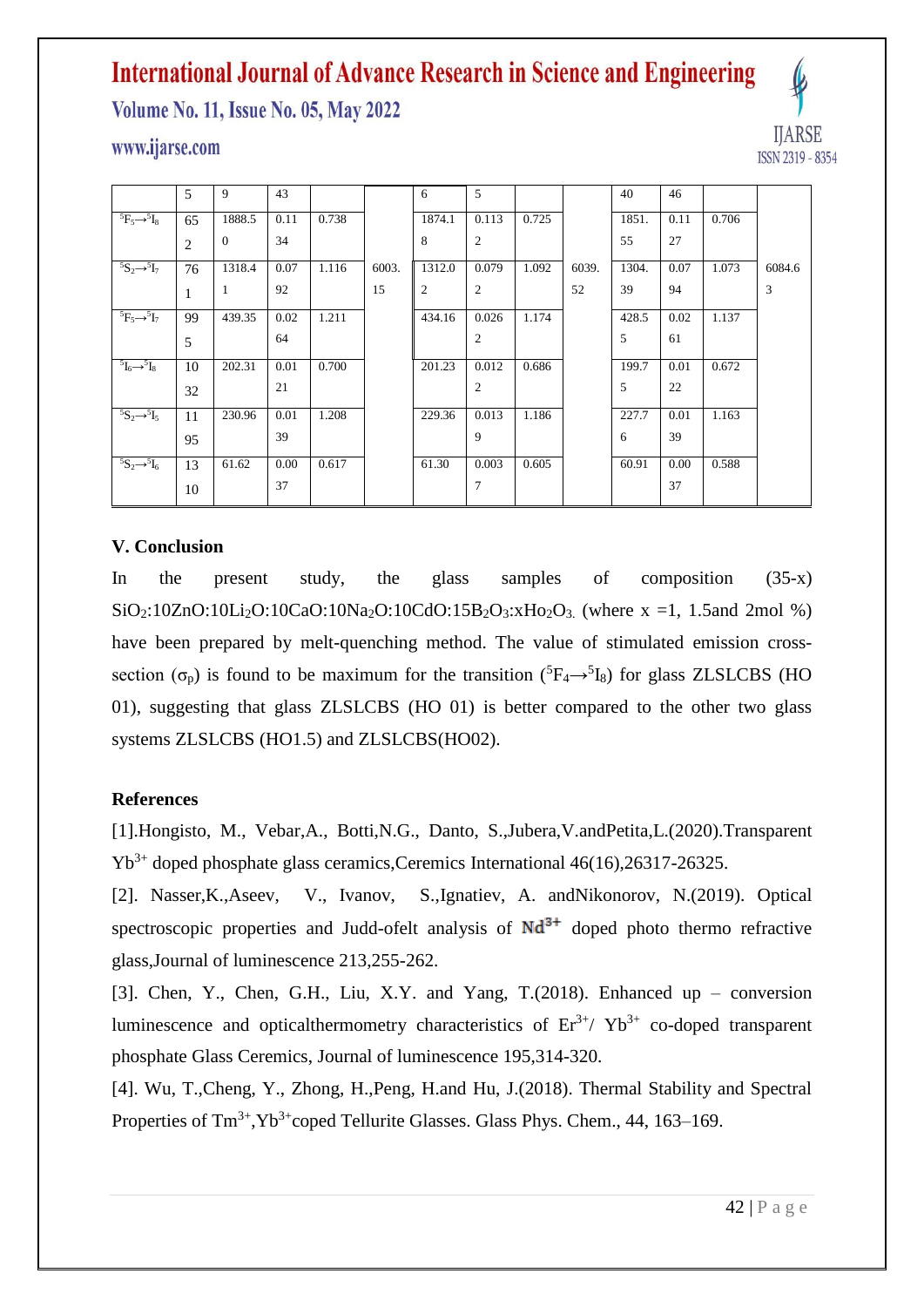**Volume No. 11, Issue No. 05, May 2022** 

#### www.ijarse.com



[5]. Deepa,A.V., Kumar, P. V. , Moorthy, K. S., Murlimanohar, P.,Mohapatra, M., Kumar, S.P. and murugasen, P.(2020). Optical, electrical, mechanical properties of  $Pr^{3+}$  and  $Yb^{3+}$ doped phosphate glass, Optical and Quantum Electronics 52.

[6]. Meena, S.L. (2019). Thermal and Physical properties of  $Pm<sup>3+</sup>$  Ions Doped Lead Lithium Bismuth Silicate Glasses,

J. of Pure App. and Ind. Physics,9(11),72-81.

[7]. Meena, S.L.(2022). Spectral and Up conversion Properties of  $Dy^{3+}$  ions doped Zinc Lithium Potessiumniobate Borosilicate Glasses, Int. J. of Eng. Science Invention .11 (2 ), 44- 49.

[8]. Chouard, N., Caurant, D., Majérus, O., Hasni, N. G., Dussossoy, J.L., Hadjean, R. B.and Pereira -Ramos, J.P.(2016). Thermal stability of  $SiO<sub>2</sub>-B<sub>2</sub>O<sub>3</sub>-Al<sub>2</sub>O<sub>3</sub>$ - Na<sub>2</sub>O-CaO glasses with high  $Nd_2O_3$  and  $MoO_3$  concentrations, J. Alloys Compd. 671,84–99.

[9].Monisha,M.,Nancy, A.,Souza, D.,legde, V.,Prabhu, N.S. and Sayyed,M.I.(2020).Dy<sup>3+</sup> doped  $SiO_2$ -  $B_2O_3$ -Al<sub>2</sub>O<sub>3</sub>-NaF-ZnF<sub>2</sub> glasses, An exploration of optical and gamma radiation shielding features, Current Applied Physics 20(11), 1207-1210.

[10].Berneschi ,S. , Bettinelli ,M., Brenci , M. , Dall'Igna ,R., Nunzi Conti ,G.,Pelli ,S., Profilo ,B. , Sebastiani ,S., Speghini , A.and Righini,G.C.(2006).Optical and spectroscopic properties of soda-lime aluminosilicate glasses doped with  $Er^{3+}$  and/or  $Yb^{3+}$ , Optical Materials 28,1271–1275.

[11]. Chowdhury, S., Mandal, P. and Ghosh, S. (2019). Structural properties of  $Er^{3+}$  doped lead zinc phosphate glasses Mat. Sci. and Eng.,240,116-120

[12].Mancer, M. and Soltani, M.T. (2018). Optical and Spectroscopic properties of  $Er<sup>3+</sup>$  doped 60Sb2O3-10Na2O-30PbO glass, Courrier du Savoir– N°26, Mars, 449-456.

[13].Damodaraiah, S., Prasad, V. R., Babu, S. and Ratnakaram, Y. C. (2017). Structural and luminescence properties of  $Dy^{3+}$  doped bismuth phosphate glasses for greenish yellow light applications. Optical Materials, 67, 14-24.

[14].Shoaib, M., Chanthima, N., Rooh, G., Rajaramakrishna, R. and Kaewkhao,J.(2019).Physical and luminescence properties of rare earth doped phosphate glasses for solid state lighting applications. Thai interdisciplinary research,  $14$ ,  $3$ ,  $20 - 26$ .